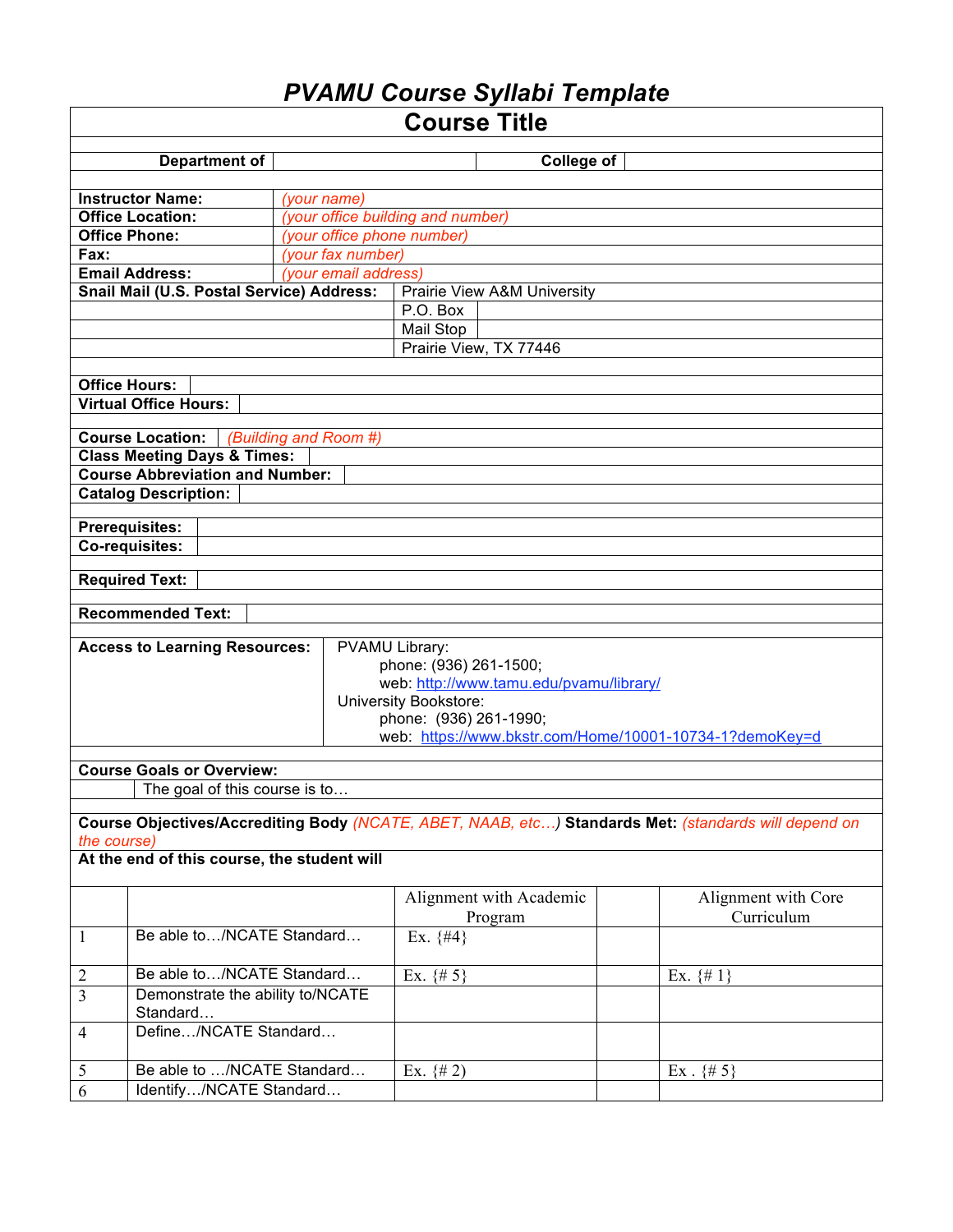### **Course Evaluation Methods**

This course will utilize the following instruments to determine student grades and proficiency of the learning outcomes for the course. *Note: See Program Outcomes in True Outcomes*

**Exams** – written tests designed to measure knowledge of presented course material **Exercises** – written assignments designed to supplement and reinforce course material **Projects** – web development assignments designed to measure ability to apply presented course material **Class Participation** – daily attendance and participation in class discussions

 *(instruments will vary slightly depending on the course)*

**Grading Matrix** *(points will vary according to instructor's grading system)*

| <b>Instrument</b>                      | Value (points or percentages)   | <b>Total</b> |
|----------------------------------------|---------------------------------|--------------|
| Assignments                            | 8 assignments at 10 points each | 80           |
| Papers                                 | 2 papers at 20 points each      | 40           |
| Exercises                              | 4 exercises at 15 points each   | 60           |
| Quizzes                                | 2 quizzes at 20 points each     | 40           |
| Projects                               | 2 projects at 30 points each    | 60           |
| Mid Term Exam                          | 35                              | 35           |
| <b>Class Participation/ Discussion</b> | 35                              | 35           |
| <b>Final Exam</b>                      | 50                              | 50           |
| Total:                                 |                                 | 400          |

**Grade Determination:**

 $A = 400 - 350$ pts;  $B = 349 - 300$  pts:

 $C = 299 - 250$ pts;

 $D = 249 - 200$ pts;

F = 199pts or below

### **Course Procedures**

#### **Submission of Assignments:**

*(if there are any special instructions relating to assignment submissions, they should be discussed here)*

#### **Formatting Documents:**

Microsoft Word is the standard word processing tool used at PVAMU. If you're using other word processors, be sure to use the "save as" tool and save the document in either the Microsoft Word, Rich-Text, or plain text format. **Exam Policy**

Exams should be taken as scheduled. No makeup examinations will be allowed except under documented emergencies (See Student Handbook). *(if there are any other special instructions relating to exams, they should be discussed here)*

#### **Professional Organizations and Journals**

*(if applicable to your course or program, they should be listed here)*

#### **References**

*(if applicable to your course or program, references should be listed here)*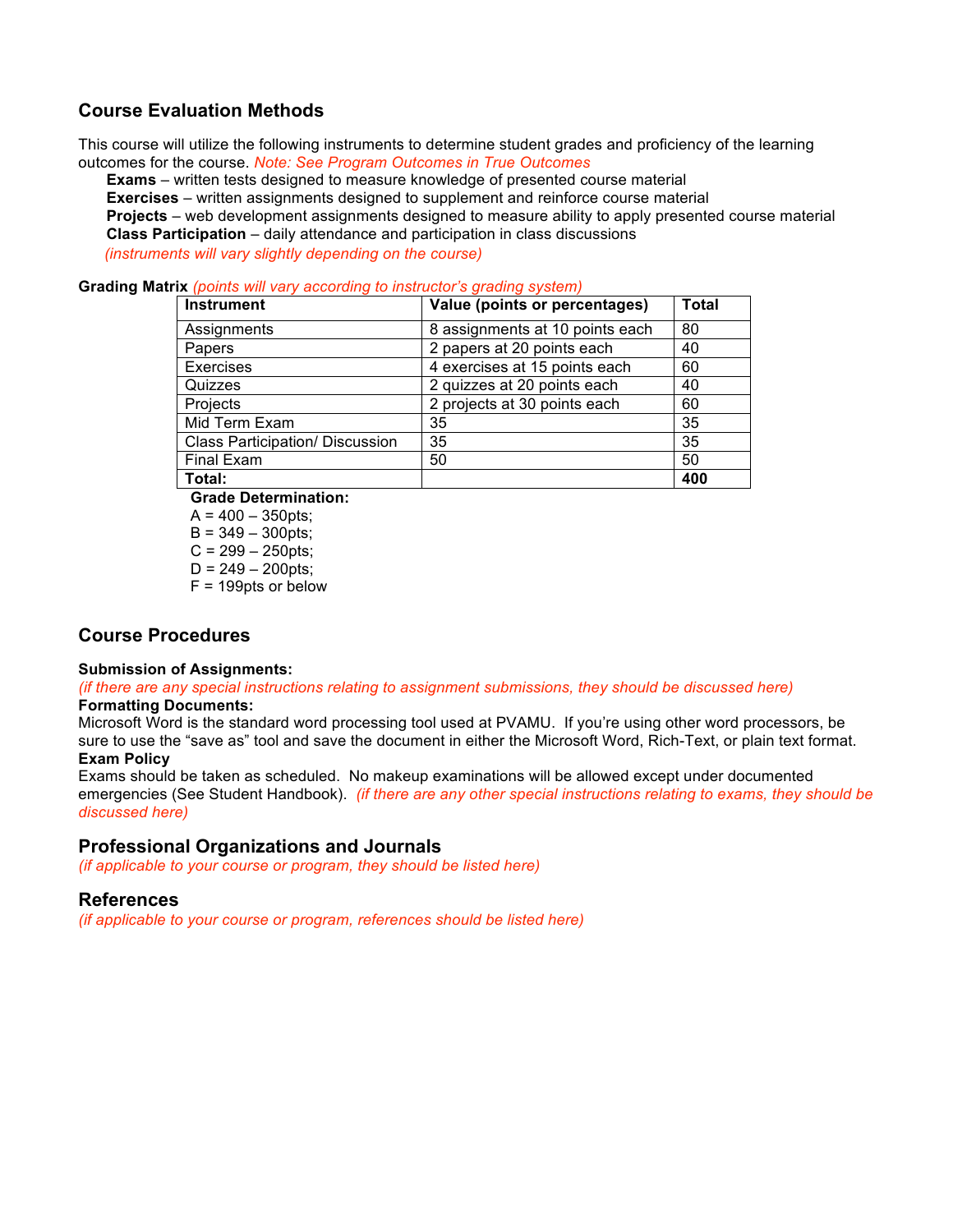# **University Rules and Procedures**

#### **Disability statement (See Student Handbook):**

Students with disabilities, including learning disabilities, who wish to request accommodations in class should register with the Services for Students with Disabilities (SSD) early in the semester so that appropriate arrangements may be made. In accordance with federal laws, a student requesting special accommodations must provide documentation of their disability to the SSD coordinator.

#### **Academic misconduct (See Student Handbook):**

You are expected to practice academic honesty in every aspect of this course and all other courses. Make sure you are familiar with your Student Handbook, especially the section on academic misconduct. Students who engage in academic misconduct are subject to university disciplinary procedures.

#### **Forms of academic dishonesty:**

- 1. Cheating: deception in which a student misrepresents that he/she has mastered information on an academic exercise that he/she has not mastered; giving or receiving aid unauthorized by the instructor on assignments or examinations.
- 2. Academic misconduct: tampering with grades or taking part in obtaining or distributing any part of a scheduled test.
- 3. Fabrication: use of invented information or falsified research.
- 4. Plagiarism: unacknowledged quotation and/or paraphrase of someone else's words, ideas, or data as one's own in work submitted for credit. Failure to identify information or essays from the Internet and submitting them as one's own work also constitutes plagiarism.

#### **Nonacademic misconduct (See Student Handbook)**

The university respects the rights of instructors to teach and students to learn. Maintenance of these rights requires campus conditions that do not impede their exercise. Campus behavior that interferes with either (1) the instructor's ability to conduct the class, (2) the inability of other students to profit from the instructional program, or (3) campus behavior that interferes with the rights of others will not be tolerated. An individual engaging in such disruptive behavior may be subject to disciplinary action. Such incidents will be adjudicated by the Dean of Students under nonacademic procedures.

#### **Sexual misconduct (See Student Handbook):**

Sexual harassment of students and employers at Prairie View A&M University is unacceptable and will not be tolerated. Any member of the university community violating this policy will be subject to disciplinary action.

#### **Attendance Policy:**

Prairie View A&M University requires regular class attendance. Excessive absences will result in lowered grades. Excessive absenteeism, whether excused or unexcused, may result in a student's course grade being reduced or in assignment of a grade of "F". Absences are accumulated beginning with the first day of class.

#### **Student Academic Appeals Process**

Authority and responsibility for assigning grades to students rests with the faculty. However, in those instances where students believe that miscommunication, errors, or unfairness of any kind may have adversely affected the instructor's assessment of their academic performance, the student has a right to appeal by the procedure listed in the Undergraduate Catalog and by doing so within thirty days of receiving the grade or experiencing any other problematic academic event that prompted the complaint.